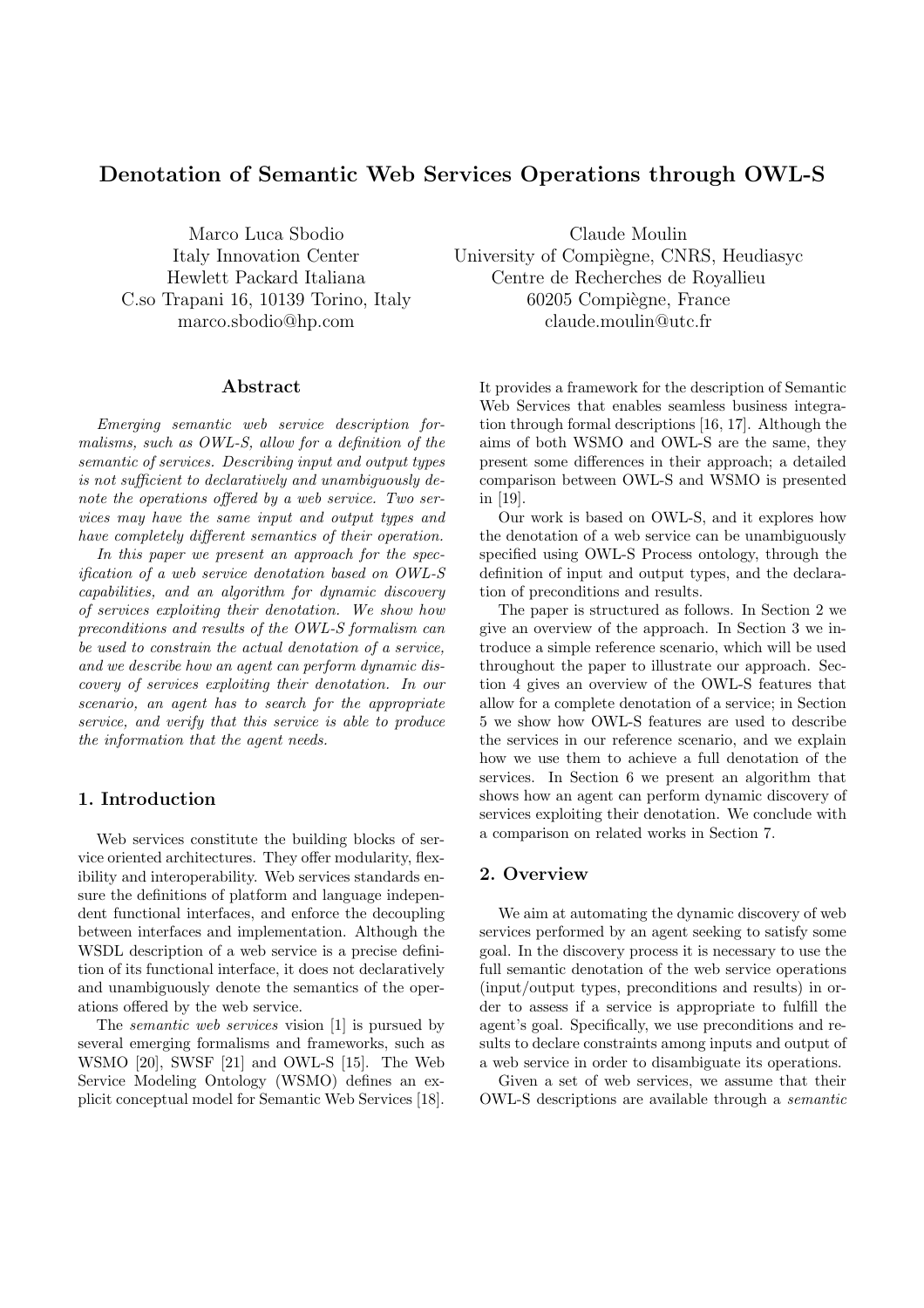service registry. We do not bind to any specific implementation of semantic service registry, but we simply assume that the semantic service registry works as an RDF store that can be queried using SPARQL [25] or RDQL [26].

The discovery process is carried out by an agent, which tries to fulfill a goal represented by an RDQL query. The agent has its own knowledge base (an RDF/OWL model), which is used in the following ways:

- it contains instances of some ontology classes, which can be used as inputs for web services
- it is augmented during the discovery process with knowledge inferred from the OWL-S descriptions
- it is queried to check if the goal is fulfilled

Our current focus is on information production web services, which usually generates or returns some kind of information based on information given as input and (possibly) the world state. This kind of web services usually do not produce changes in the state of the world (effects), which is a peculiarity of the *world tran*sition web services. Information production web services are very common in the e-Government domain, which is the domain of the TERREGOV project: Impact of e-Government on Territorial Government Service. TERREGOV addresses the issue of interoperability of e-Government services for local and regional governments (see Section 8). We show how preconditions and results may be exploited to disambiguate the denotation of the operations of information production web services.

#### 3. Reference Scenario

We illustrate our approach through the following reference scenario, which is a simplification of actual processes occurring in e-Government applications. We refer to a simple domain ontology (see figure  $1$ )<sup>1</sup>, which defines the class Person with three object properties (hasPassport, hasSocialSecurityCard, hasMother).

Properties **hasPassport** and hasSocialSecurityCard represent the link between a Person and respectively Passport and SocialSecurityCard, which represent two identifiers for the same person (it is often the case in public administration processes that people have different identifiers according to service's domain). Property hasMother represents the parental relationship between two persons.



**Figure 1. Ontology schema.**

A Person has also a datatype property called hasName. This domain ontology is used to define the inputs and outputs types of three web services, which are informally described here:

- WS1: given the instance of Passport of a Person, WS1 returns the instance of SocialSecurityCard of the same Person.
- WS2: given the instance of SocialSecurityCard of a Person, WS2 returns the value of hasName of the same Person.
- WS3: given the instance of Passport of a Person, WS3 returns the instance of SocialSecurityCard of the Person's mother.

WS1 and WS3 have the same input (an instance of Passport) and the same output (an instance of SocialSecurityCard). However, the purpose of WS1 is completely different from the purpose of WS3. Furthermore, both WS1 and WS3 can be composed with WS2 (output type of both WS1 and WS3 matches with the input type of WS2), but the semantics of the composition is quite different.

## 4. Specification of Service Denotation with OWL-S

The formal denotation of a service is expressed by the declarative specification of all its characteristics: input/output types, preconditions and results (and the possible relationships among them). OWL-S ontologies provide appropriate constructs to formally specify all these elements. In this work we refer to the version 1.2 of OWL-S [15], which is not yet finalized. Specifically, we use the information provided through the OWL-S Process ontology, which in OWL-S version 1.2 has been substantially revised and enriched.

<sup>&</sup>lt;sup>1</sup>The figure has been built with the TopBraid Composer (http://www.topbraid.com)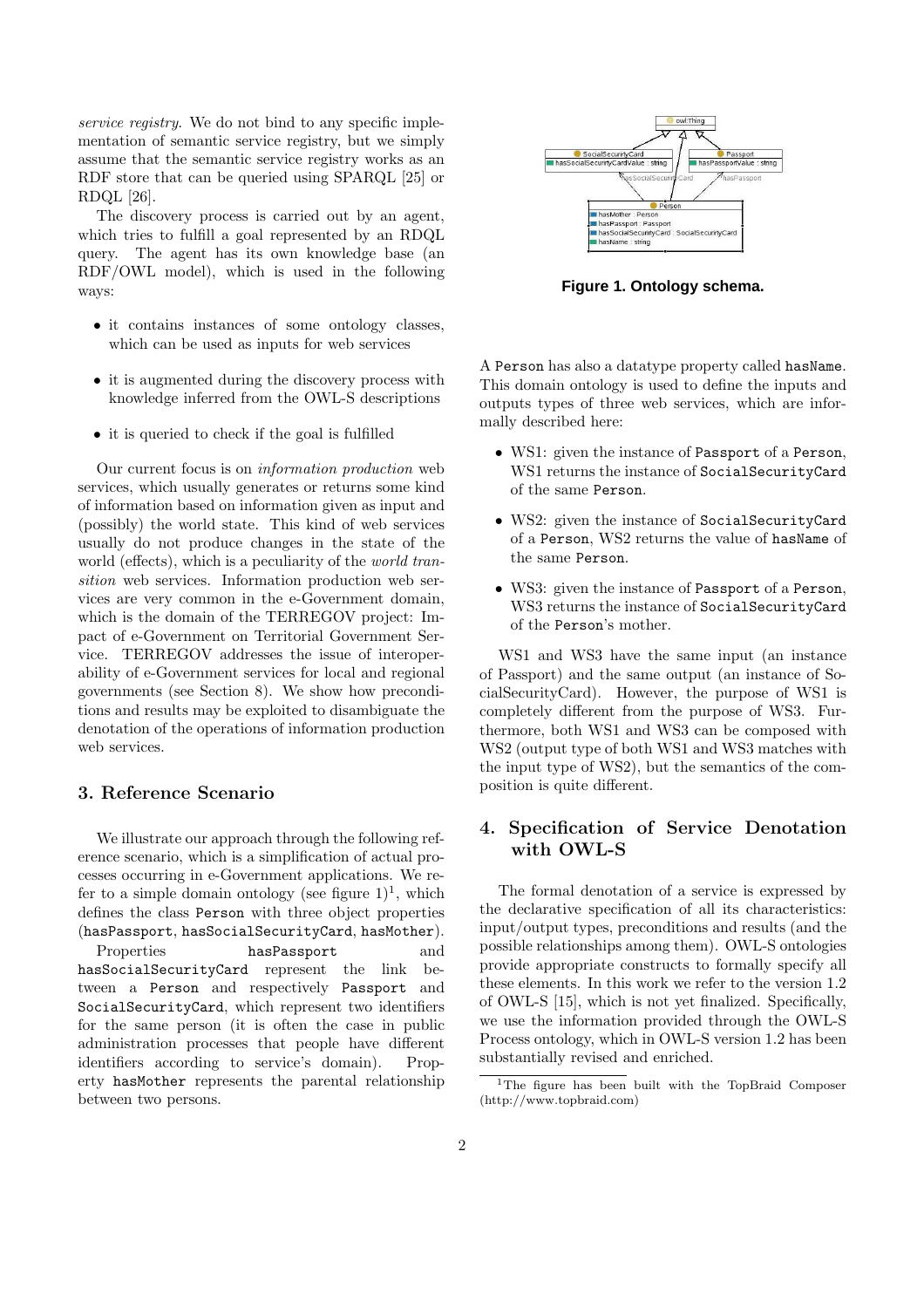OWL-S Process ontology have specialized constructs that allow the declarative definition of inputs and output types (through the object properties hasInput and hasOutput) and of preconditions and results (through the object properties hasPrecondition and hasResult).

Specifically, hasPrecondition defines the conditions that must hold true before the service can be invoked, and hasResult defines the results that are produced by the service. An OWL-S Process may have several results with corresponding outputs. Each result can be associated to result conditions that specify when that specific result can occur. It is assumed that such conditions are mutually exclusive, so that only one result applies in any single situation.

The results conditions are specified through the object property inCondition. Furthermore, the results may also specify some effects, i.e. changes in the state of the world. Inputs, Output, Preconditions and Results of a service are often referred to with the acronym IOPR.

In the OWL-S Process ontology the range of hasPrecondition and inCondition is Condition, which is a sub-class of Expression; an Expression is defined in some logical language (SWRL [22], DRS [23], KIF [24], SPARQL [25], RDQL [26]). Notice that OWL-S has introduced the use of RDQL and SPARQL only in late release (see OWL-S 1.2 Pre-Release [15]). This variety of logical languages offers a high degree of flexibility, even if this may pose some issues in terms of interoperability. Notice that we currently use RDQL for OWL-S conditions and query over knowledge bases, but everything could be easily expressed with the emerging SPARQL standard.

The OWL-S Process ontology says that hasPrecondition and inCondition properties refer to conditions that are tested in specific contexts. Preconditions are evaluated with respect to the client environment before the process is invoked; result conditions are effectively meant to be evaluated in the server context after the process has executed, which is impossible in case of service discovery.

Our interpretation of result conditions is that they are also part of the client context, in the sense that the client obtains the result  $iff$  the corresponding condition is true (this interpretation is further clarified in section 5).

Finally, OWL-S provides also specialized constructs (VariableBinding) to define a correspondence between a variable mentioned in a logical expression (used in hasPrecondition and inCondition) and OWL instances, or instances of OWL-S process:Parameter.

#### 5. Service Denotation with IOPR

We show here how to denote web services using OWL-S Inputs, Outputs, Preconditions and Results, and we describe our interpretation of results' conditions during the service discovery phase. In our description we refer to the web services WS1 and WS3 introduced in our reference scenario (see Section 3).

The following is an excerpt of OWL-S definition of WS1 (we use the more compact N3 [2] format); ns1 is the namespace of the OWL-S definition of WS1, process is the namespace of the OWL-S Process ontology, and ex is the namespace of the domain ontology illustrated in section 3).

 $ne1.$ WS1

```
a process:AtomicProcess ;
   process:hasInput ns1:PassportIn ;
   process:hasOutput ns1:SocialSecurityCardOut ;
   process:hasPrecondition ns1:WS1Precondition ;
   .<br>process:hasResult ns1:WS1Result .
ns1:PassportIn
   a process:Input ;
   process:parameterType "ex:Passport"^^xsd:anyURI .
ns1:SocialSecurityCardOut
   a process:Output ;
   process:parameterType
      "ex:SocialSecurityCard"^^xsd:anyURI .
ns1:WS1Precondition
      expr:RDQL-Condition ;
   expr:expressionData
      "(?p ex:hasPassport ?pass)"^^xsd:string ;
   expr:variableBinding ns1:VariableBinding_p ,
      ns1:VariableBinding pass.
ns1:WS1Result
   a process:Result ;
   process:inCondition ns1:WS1ResultCondition .
ns1:WS1ResultCondition
   a expr:RDQL-Condition ;
   expr:expressionData
      "(?p ex:hasSocialSecurityCard ?ssc)"^^xsd:string ;
   expr:variableBinding
   ns1:VariableBinding_p , ns1:VariableBinding_ssc .
ns1:P
   a process:Existential ;
   process:parameterType "ex:Person"^^xsd:anyURI .
ns1:VariableBinding_p
   a expr:VariableBinding ;
   expr:theObject ns1:P ;
   expr:theVariable "?p"^^xsd:string .
ns1:VariableBinding_pass
   a expr:VariableBinding ;
   expr:theObject ns1:PassportIn ;
   expr:theVariable "?pass"^^xsd:string .
```
ns1:VariableBinding\_ssc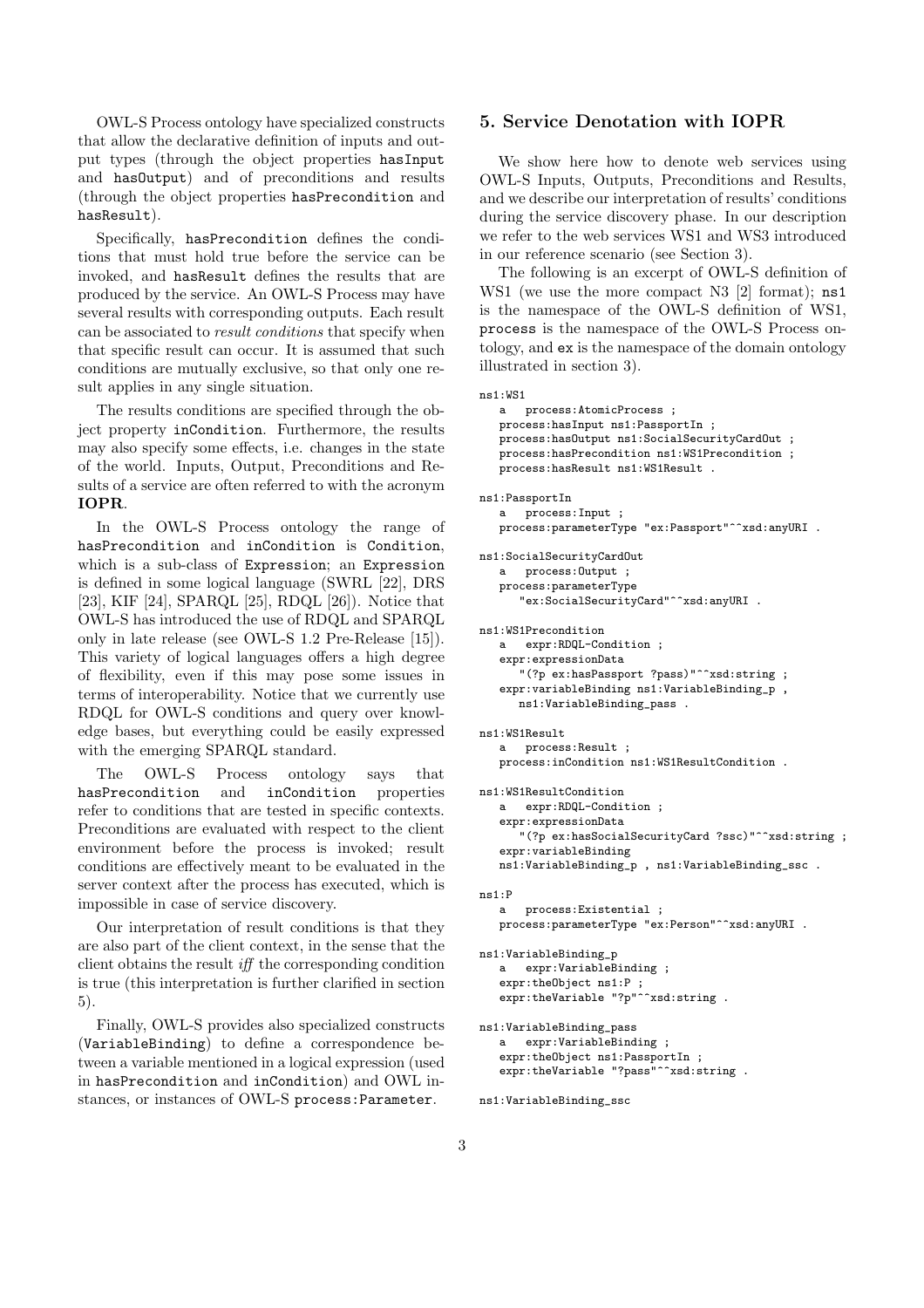a expr:VariableBinding ; expr:theObject ns1:SocialSecurityCardOut ; expr:theVariable "?ssc"^^xsd:string .

The definition starts with the declaration of instances of process:Input and process:Output (respectively ns1:PassportIn and ns1:SocialSecurityCardOut).

Following is the declaration of the precondition ns1:WS1Precondition, which asserts the RDQL clause (?p ex:hasPassport ?pass): the variable ?p is bound to the instance ns1:P, and the variable ?pass is bound to the instance ns1:PassportIn (i.e. the process:Input). Notice that ns1:P is an instance of process:Existential, a special OWL-S construct for declaring variables with process scope, so that when they are bound in preconditions, they can be referenced also in results.

Finally there is the declaration of a process:Result with the associate condition ns1:WS1ResultCondition, which asserts the RDQL clause (?p ex:hasSocialSecurityCard ?ssc): the variable ?ssc is bound to the instance ns1:SocialSecurityCardOut (i.e. the process:Output), and the variable ?p is bound as described above. The information provided through the process:Existential instance (ns1:P) and the bound logical expressions contribute to the denotation of the service: WS1 returns the social security card of a person whose passport is given as input. Notice that an agent can infer that the instance (ns1:P) is referring to (ex:Person) through the value of the process:parameterType property.

ns1:WS1ResultCondition represents a result conditions: our interpretation of result conditions is that they are evaluated in the server context, but can also be used in the agent context during the discovery process, in the sense that the agent receives the result  $iff$ corresponding result condition is true.. We interpret ns1:WS1ResultCondition in the following way:

- if the condition ns1:WS1ResultCondition is true, then the service's result is ns1:WS1Result (server context)
- if the agent receives the ns1:WS1Result, then the condition ns1:WS1ResultCondition is true (agent context)

The agent may be unable to verify the condition ns1:WS1ResultCondition, which possibly requires some knowledge available only in the server context. Nevertheless, the agent may reason over the service OWL-S description during service discovery, while trying to check if any of the possible service's result help in achieving its goal. This reasoning is based on the following steps:

- The agent assumes that it receives from the service a specific result (in our example ns1:WS1Result).
- Under this assumption, the corresponding condition is assumed to be true (in our example ns1:WS1ResultCondition).
- Using each expr:VariableBinding specified in the condition, the agent can transform the corresponding RDQL clause into an RDF statement, whose subject (or object) is an instance of the OWL class specified by the process:parameterType property of the process:processVar bound to the variable. In our example the new statement would be (:P\_X ex:hasSocialSecurityCard :SSC\_X), where the subject is an instance of ex:Person, and the object is an instance of class ex:SocialSecurityCard.
- The new statement becomes a fact added to the agent knowledge base, and the agent can now check if this additional knowledge allows the fulfillment of its goal.

The OWL-S Process description of the other web services in our reference scenario is similar to the one of WS1. For comparison we provide only a small fragment of the OWL-S process description of WS3 (ns3 is the namespace of the definition of WS1, process is the namespace of the OWL-S Process ontology, and ex is the namespace of the domain ontology illustrated in section 3):

```
ns3:WS3
   a process:AtomicProcess ;
   process:hasInput ns3:PassportIn ;
   process:hasOutput ns3:SocialSecurityCardOut ;
   process:hasPrecondition ns3:WS3Precondition ;
   process:hasResult ns3:WS3Result .
...
ns3:WS3Precondition
   a expr:RDQL-Condition ;
   expr:expressionData
      "(?p ex:hasPassport ?pass)"^^xsd:string ;
   expr:variableBinding ns3:VariableBinding_p ,
      ns3:VariableBinding_pass .
ns3:WS3ResultCondition
      expr:RDQL-Condition ;
   expr:expressionData
      "(?p ex:hasMother ?m),
      (?m ex:hasSocialSecurityCard ?ssc)"^^xsd:string ;
   expr:variableBinding ns3:VariableBinding_p ,
      ns3:VariableBinding_m , ns3:VariableBinding_ssc .
```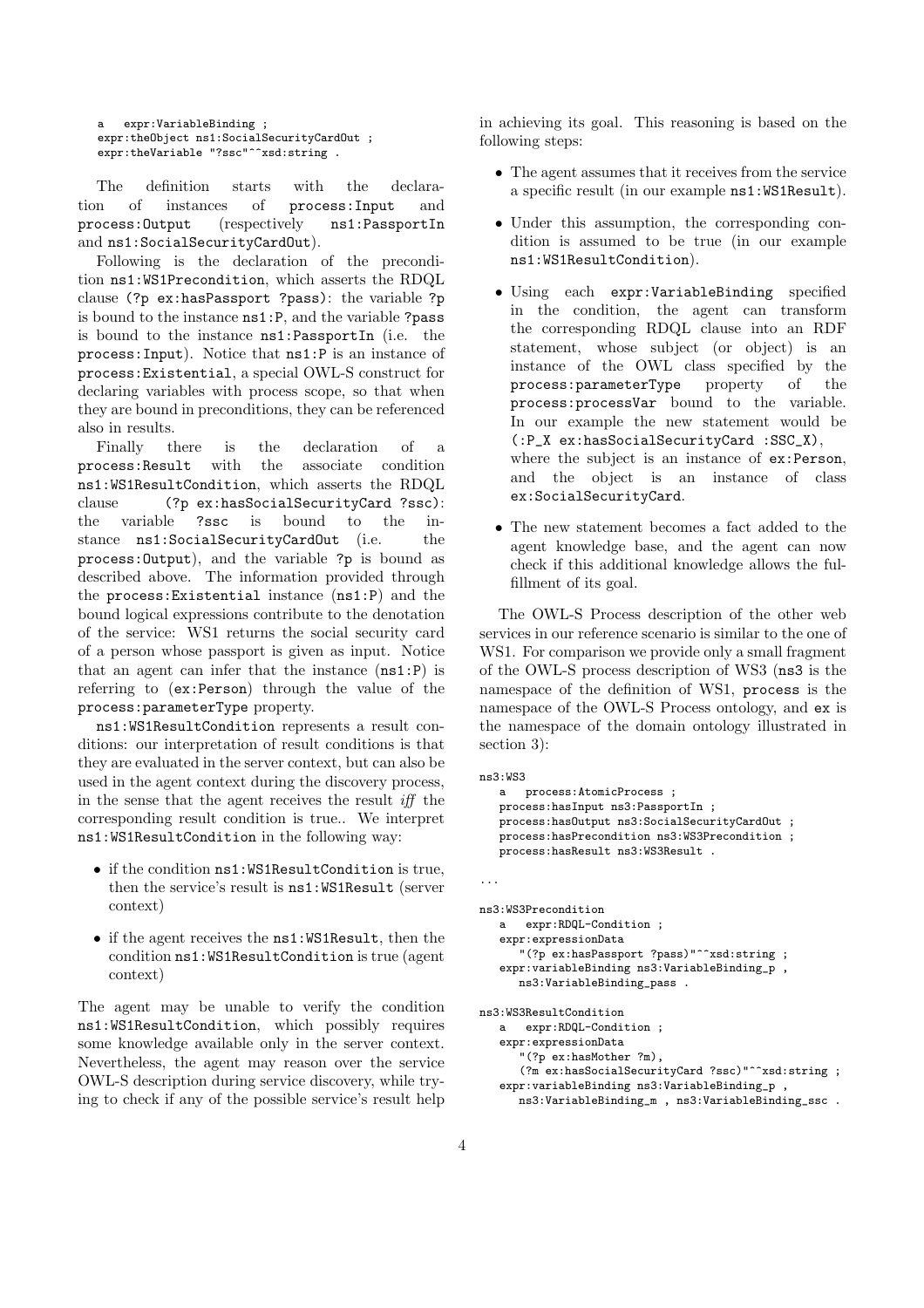```
ns3:VariableBinding_m
  a expr:VariableBinding ;
   expr:theObject ns3:M ;
   expr:theVariable "?m"^^xsd:string .
```

```
ns3:M
  a process:ResultVar ;
  process:parameterType "ex:Person"^^xsd:anyURI .
```
The precondition ns3:WS3Precondition is the same as ns1:WS1Precondition, but the result condition ns3:WS3ResultCondition is more complex than ns1:WS1ResultCondition. The variable ?p is bound to an instance of process:Existential (whose process:parameterType refers to ex:Person), and the variable ?ssc is bound to an instance of process:Output (whose process:parameterType refers to ex:SocialSecurityCard).

ns3:WS3ResultCondition uses also an additional variable ?m, which is bound to an instance of process:ResultVar, and which is used to tie together the variable ?p and the variable ?ssc. The information provided through ns3:WS3Precondition and ns3:WS3ResultCondition contribute to the denotation of the service: WS3 returns the social security card of the mother of a person whose passport is given as input.

## 6. Automated Discovery of Services based on IOPR

We present the high level steps of an algorithm that an agent may use to select a service based on its goal and the service IOPR definition expressed in the OWL-S description of the service. The basic idea underlying the algorithm is the use of preconditions and result conditions to create a connection between OWL-S bindings and the knowledge base (an RDF/OWL model) maintained by the agent.

The agent dynamically checks the OWL-S descriptions of the services available in the semantic service registry; it checks if it can provide appropriate inputs, and satisfy the service's preconditions. For those services that can be invoked, the agent performs case reasoning on the service's results: it assumes that it receives a specific result, and therefore that the associate conditions are true; using the conditions and the variable bindings the agent infer additional knowledge as described in Section 5.

The agent adds the additional knowledge to its knowledge base, and checks if its goal is now satisfiable (that is the RDQL query representing the goal returns some answer when executed over the agent's knowledge base). If the goal is satisfiable, then the specific service is potentially useful to fulfill the agent's goal.

The following pseudo-code represents a more formal definition of the algorithm:

```
KBA : agent's knowledge base
```

```
GOAL = RDQL query expressing the required
       output type and potential
       constraints
CANDIDATES : list of <X,Y> where
             X is an OWL-S Process and Y
             is a Result of X that
             potentially fulfills GOAL
GOT = output type expressed by GOAL
C = findProcessWithCompatibleOutputType(GOT)
foreach (Process P in C) {
  P_PRECONDS = Preconditions of P
               and corresponding Variable
               bindings
  P_INPUTS = Input types of P
  if ( canInvoke(P_PRECOND, P_INPUTS) ) {
    P_RESULTS = Results of Process P
    foreach (Result R in P_RESULTS) {
     R_COND = Result Conditions of R
               and corresponding Variable
               bindings
     KBA_1 = augmentKB ( R_COND )
     S = checkGoal (KBA_1)
     if ( S is not empty) {
        add <P,R> to CANDIDATES
     }
   }
 }
}
```
In the following we discuss the algorithm providing some examples based on the reference scenario introduced in Section 3. KBA is the agent's knowledge base; to illustrate the algorithm we assume that KBA is the following:

```
:Marco
 a ex:Person ;
 ex:hasPassport :MarcosPassport .
:MarcosPassport
 a ex:Passport ;
 ex:hasPassportValue "A33Y55"^^xsd:string .
```
The agent knows an instance of ex:Person and his ex:Passpart.

GOAL is the agent's goal. We define the goal with an RDQL query that expresses the required output type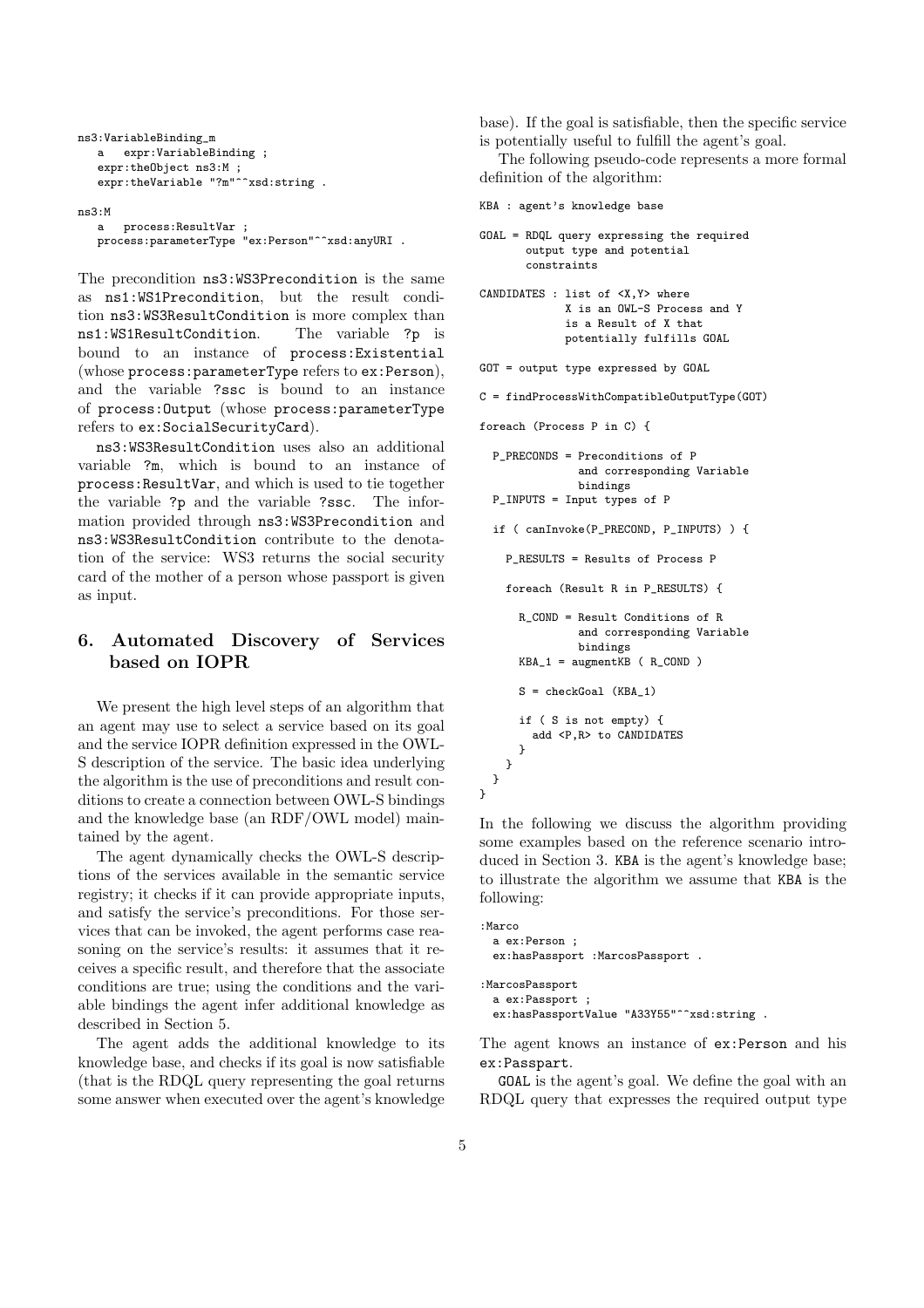and potential constraints; to illustrate the algorithm we assume that the agent has the following GOAL:

SELECT ?y WHERE (:Marco ex:hasSocialSecurityCard ?y) (?y rdf:type ex:SocialSecurityCard) USING ex FOR <http://www.example.com/domainOnt#>

The goal of the agent is to find information about the ex:SocialSecurityCard of the instance of ex:Person contained in its knowledge base.

The first step of the algorithm invokes the procedure findProcessWithCompatibleOutputType. This procedure queries the semantic service registry, and finds all the services whose OWL-S Process description declares an output type compatible with the one declared in GOAL.

We say compatible output type, because we do not restrict to exact output type match, but we also accept weaker matches obtained through subsumption between the GOAL output type and the output type declared in the OWL-S. A detailed discussion of such matching between types is provided in [4]. The procedure findProcessWithCompatibleOutputType returns a set (C) of matching OWL-S Processes. The algorithm then examines each Process in C to asses both that the agent can invoke the Process, and that the Process is adequate to fulfill GOAL. In our reference scenario we have  $C = \{WS1, WS3\}.$ 

For each Process P in C the algorithm assigns to P\_PRECONDS its preconditions and to P\_INPUTS its inputs. The algorithm then invokes the procedure canInvoke, which checks if the agent can provide the required inputs and satisfy the preconditions to invoke the Process P. The agent takes each preconditions and corresponding variable bindings and use it to build clauses of an RDQL query; this query is executed over KBA, and if it returns results (i.e. all unbound variables are bound by the query execution), then the agent has enough knowledge to invoke the process P. Assuming that P is WS1 from our reference scenario the RDQL query built from its precondition is the following:

```
SELECT ?p ?pass
WHERE
(?p ex:hasPassport ?pass)
(?pass rdf:type ex:Passport)
(?p rdf:type ex:Person)
USING
ex FOR <http://www.example.com/domainOnt#>
```
The three clauses of the above RDQL query are obtained as following: the first is the logical expression asserted in the precondition ns1:WS1Precondition; the second and third clauses are inferred from the properties process:parameterType of the instances of process:processVar bound to the variables in the precondition. The execution of the query over KBA binds ?p to :Marco and ?pass to :MarcosPassport: the agent can therefore invoke WS1.

In the next steps the agent performs case reasoning over the possible results of Process P, to check if any of them yields to the fulfillment of GOAL. The agent assumes that it receives a result R, and therfore that the corresponding conditions R\_COND are true. Assuming that P is WS1 from our reference scenario, then R\_COND is (?p ex:hasSocialSecurityCard ?ssc). The procedure augmentKB uses the result's conditions and their variable bindings to infer additional knowledge as described in Section 5. Notice that if a variable appear both in preconditions and result's condition with the same expr:VariableBinding, then the agent can reuse the binding obtained when checking preconditions over KBA. In our example the agent can infer the following statements:

```
:Marco ex:hasSocialSecurityCard :SSC_X .
:SSC_X a ex:SocialSecurityCard .
```
The variable ?p is bound to :Marco because it retain the same binding obtained while checking preconditions; the variable ?ssc is bound to a dynamically generated instance of ex:SocialSecurityCard. The above two statements are added to KBA; the augmented knowledge base KBA\_1 represents what the agent knows when it receives the result R. The last step of the algorithm consists in checkering if in this case (P is invoked and it returns result R) the agent's goal is fulfilled.

The procedure checkGoal executes the RDQL query GOAL over KBA\_1; if the result set S is not empty, then GOAL can be fulfilled. In our example it is straightforward to see that the agent can use WS1 to fulfill its goal, but not WS3: although KBA contains appropriate knowledge to invoke WS3, the Process's result do not bring the information required to fulfill GOAL. For comparison we show below the statements inferred from OWL-S description of WS3, and specifically from its result condition ns3:WS3ResultCondition:

```
:Marco ex:hasMother :P_M .
:P_M ex:hasSocialSecurityCard :SSC_X .
:SSC_X a ex:SocialSecurityCard .
:P_M a ex:Person .
```
The knowledge base KBA\_1 (obtained from KBA adding the above statements) do not allow answering the GOAL.

Notice that after executing the above algorithm the list CANDIDATES contains pairs of <X,Y>, where each X is an identifier of an OWL-S Process that the agent can potentially invoke to fulfill its goal, and Y is the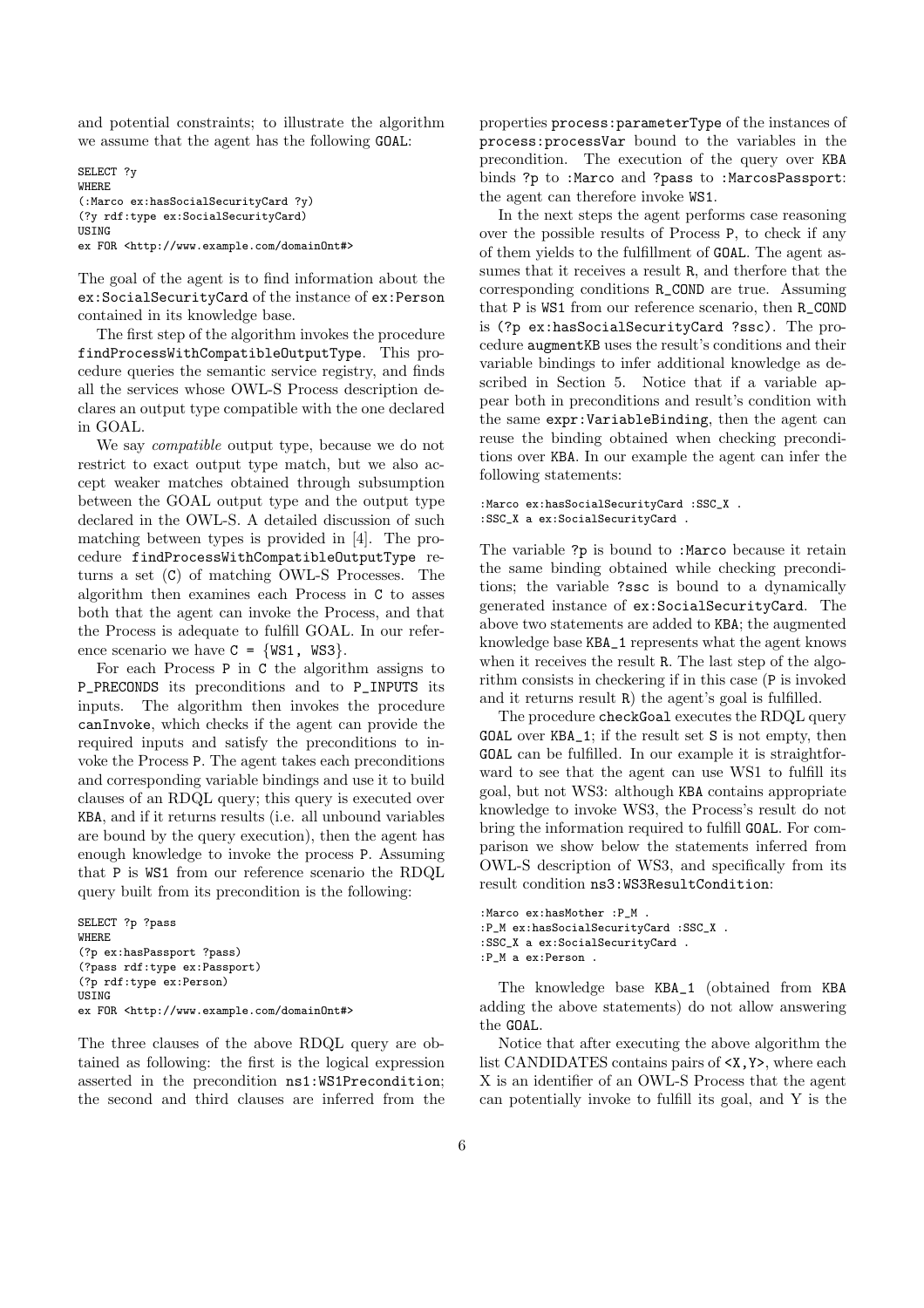corresponding result. Nevertheless it must be checked at run-time that the actual Result obtained by invocation of X corresponds to Y. If actual invocation of X produces at run-time a result Z different from Y, then the goal is not fulfilled.

### 7. Related Works and Conclusions

The selection of web service based on OWL-S (previously DAML-S) description has also been explored by M. Paolucci et al. in [4]. This work explores an approach to evaluate similarity among service advertisements (OWL-S descriptions) and services requests based on the semantic match among inputs/outputs types of a service advertisement and the inputs/outputs types of a service request.

According to the algorithm presented in [4], an advertisement matches a request when all the outputs of the request are matched by the outputs of the advertisement, and all the inputs of the advertisement are matched by the inputs of the request.

Our approach is built on the same idea, but expands it with the use of preconditions and result condition, which allows for a more precise denotation of the service, and allows an agent to discriminate among services having the same inputs/outputs types (possibly matching the ones in its goal), but with (very) different semantics associated to their operations.

Our approach is based on the interpretation of results' condition in the agent context, and the use of preconditions and results' conditions to create a connection between OWL-S bindings and the knowledge base maintained by the agent; this connection allows the agent to augment its knowledge base, and perform case reasoning over the possible results.

The automation of services selection based on their semantic is often the first step while performing services composition: [3] describes an approach for building a system used for an interactive composition of web services. Another interesting approach to web services composition has been presented by [5]. This work focuses on the use of Hierarchical Task Networks (HTN) and planning techniques for service composition. It is based on previous works presented in [6] and [7]. It also present the notion of query, which is close to our approach of expressing the agent goal with an RDQL query, and the notion of information sources, which are a kind of abstraction for information production web services (that are the ones we currently work with).

Among the various works on automated web service compositions ([8, 9, 10]) an interesting one is discussed in [10], where the authors present the design and implementation concepts of Plængine, a software system

that support composition and enactment of services (a research worked supported by the Adaptive Service Grid [11]). Among the challenges related to service's composition, the authors of [10] report the fact that it is not sufficient to specify the elements of composition by their names and inputs/outputs, but it's also necessary to specify the functionalities through semantic annotations, which can be accomplished through preconditions and effects. This is the same idea underpinning our approach.

In this paper we have shown how OWL-S provides sufficient expressiveness to specify a declarative and unambiguous denotation of a service. We have described how result conditions can be interred also in the agent context while performing case reasoning over the possible service results. Finally we have presented an algorithm that the agent can use to dynamically select services that can be used to fulfill its goal.

#### 8. Acknowledgments

This work has been developed within the TERRE-GOV project, an integrated project cofunded by the European Commission<sup>2</sup> under the IST (Information Society Technologies) Program, e-Government unit, under the reference IST-2002-507749.

### References

- [1] S. McIlraith, T.Son and H. Zeng Semantic Web Services. IEEE Intelligent Systems, Special Issue on the Semantic Web. 16(2):46–53, March/April, 2001.
- [2] T. Berners-Lee. A readable language for data on the Web. N3 formalism http://www.w3.org/DesignIssues/Notation3.html
- [3] E. Sirin, B. Parsia, and J. Hendler. Filtering and selecting semantic web services with interactive composition techniques. IEEE Intelligent Systems, 19(4):42–49, 2004.
- [4] M. Paolucci et al. Semantic Matching of Web Services Capabilities The Semantic Web-ISWC 2003: 1st International Semantic Web Conference, LNCS 2342, Springer-Verlag, 2003.
- [5] U. Kuter, E. Sirin, D. Nau, B. Parsia, and J. Hendler Information gathering during planning for web service composition Proceedings of the Third Internatonal Semantic Web Conference (ISWC2004), Hiroshima, Japan, November 2004.
- [6] D. Wu, B. Parsia, E. Sirin, J. Hendler, and D. Nau Automating DAML-S web services composition using SHOP2 Proceedings of 2nd International Semantic Web

<sup>&</sup>lt;sup>2</sup>The content of this paper is the sole responsibility of the authors and in no way represents the views of the European Commission or its services.